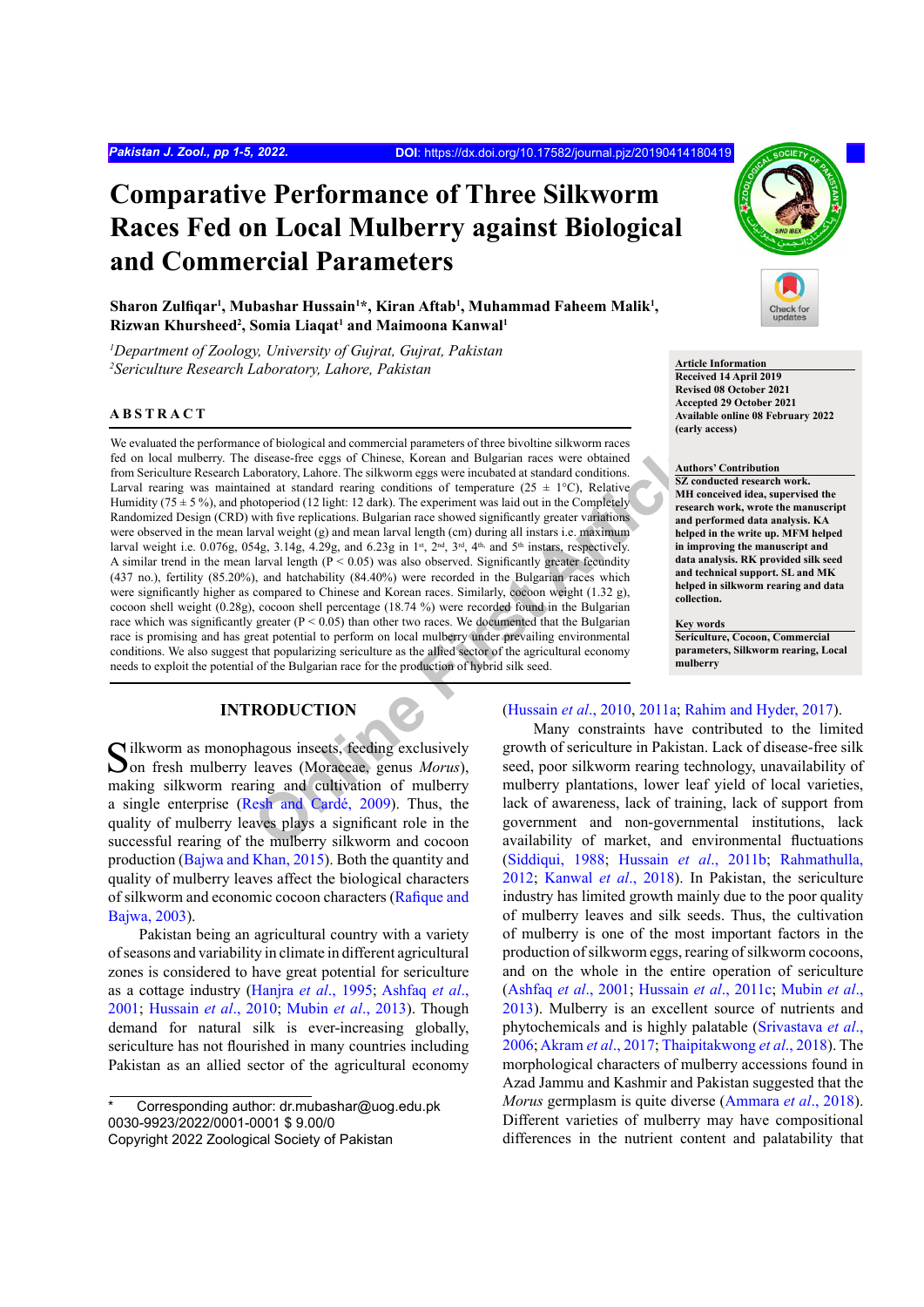ultimately affect the growth of *B. mori* and silk productions [\(Mahmood](#page-4-7) *et al*., 1987; Shah *et al*[., 2007a\)](#page-4-8).

One of the key constraints of the decline of sericulture is the lack of interest due to low cost-benefit ratio, high investment cost in terms of silkworm rearing, land uses, and lack of proper knowledge on different races of mulberry silkworm, *Bombyx mori*. Therefore, the present study aimed at investigating the comparative performance of three silkworm races for biological and commercial parameters while feeding larvae on local mulberry.

# **MATERIALS AND METHODS**

#### *Incubation and larval rearing*

*Conducted* in the spring season compared by applying the Tuke<br>
1 and commercial parameters of<br>
1 and commercial parameters of<br>
ESULT<br>
Incese three races were obtained from<br>
Irrefigure and Bulgarian. The<br>
See three races This study was conducted in the spring season to evaluate biological and commercial parameters of silkworm races i.e. Chinese, Korean and Bulgarian. The disease-free eggs of these three races were obtained from the Sericulture Research Laboratory, Lahore, Punjab, Pakistan. Eggs were maintained under standard conditions of temperature and humidity for incubation and hatching in the Laboratory of Entomology and Pest Management, Department of Zoology, at the University of Gujrat, [\(Hussain](#page-3-4) *et al*., 2011a; Akram *et al*., 2017).

The eggs were incubated at 24 -26 °C with  $75 \pm 5$ % relative humidity, and photoperiod (12 light: 12 dark). For better embryonic development and uniform hatching, eggs were spread as a single layer on the sheet and blackboxed (Krishnaswami *et al*., 1973; Hussain *et al*., 2011a; [Rahmathulla, 2012](#page-4-4)). We reared the first three larval instars at  $26 \pm 2$  °C and 80-90 % RH while the 4<sup>th</sup> and 5<sup>th</sup> larval instars were 24-26 °C and 70-80 % RH.

Data were recorded for the following parameters: (i) larval weight (g) which was calculated at the end of each larval stage by weighing five larvae selected randomly by using an electronic balance. (ii) larval length (cm) which was measured by selecting five larvae randomly at the end of each larval instar by using the measuring tape. (iii) cocoon weight (g) was determined by taking ten cocoons (5 female + 5 male cocoons) randomly from each replication on the  $7<sup>th</sup>$  day of spinning.

Cocoon weight  $(g)$  = (weight of 5 female cocoons + weight of 5 male cocoons)/10

(iv) Shell weight (g) which was determined as:

Shell Weight  $(g)$  = Cocoon weight with pupa  $(g)$  - Cocoon weight without pupa (g)

(v) Shell percentage was calculated by the following formula:

Shell percentage=shell weight  $(g)/(cocoon weight (g) \times 100$ (vi) Fecundity (no.) which was determined by counting eggs laid by five females in each replication for each silkworm race. (vii) fertility (%) which was evaluated by counting the average fertilized eggs by five females in each replication. (viii) hatchability (%) the number of eggs hatched from a single laying was calculated by the following formula:

Hatchability  $(\% ) = (Eggs)$  hatched per laying) / (Fertilized eggs per laying)  $\times 100$ 

#### *Statistical analysis*

The experiment was laid out in completely randomized design (CRD) with five replications each containing 300 larvae. Each value was expressed as the Mean  $\pm$  Standard Deviation (SD) of five observations. Data on various parameters commercial and biological parameters were analyzed by applying ANOVA  $(P< 0.05)$  and means were compared by applying the Tukey test [\(Steel and Torrie,](#page-4-10) 1980). Data were analyzed by using Statistix Software.

# **RESULTS**

# *Larval body weight (g)*

Maximum larval body weight was observed in the Bulgarian race in all instars. The data showed significant differences in 1<sup>st</sup> instar larval weight ( $F_{2,14} = 35.8$ ,  $p =$ .0000), 2<sup>nd</sup> instar larval weight ( $F_{2,14} = 51.3$ ,  $p = .0000$ ),  $3<sup>rd</sup>$  instar larval weight ( $F_{2,14} = 558$ ,  $p = .0000$ ). We also Observed that the 4<sup>th</sup> instar larval weight  $(F_{2,14} = 262, p =$ .0000), and the 5<sup>th</sup> instar larval weight ( $F_{2,14} = 838$ ,  $p =$ .0000) of the Bulgarian race were significantly different from the Korean and Chinese race ([Table I](#page-2-0)).

#### *Larval body length (cm)*

Maximum larval body length was observed in the Bulgarian race in all instars. The data showed significant differences in 1<sup>st</sup> instar larval length ( $F_{2,14}$  = 31.5, *p* = .0000), 2<sup>nd</sup> instar larval length ( $F_{2,14} = 46.2$ ,  $p = .0000$ ), 3<sup>rd</sup> instar larval length  $(F_{2,14} = 86.2, p = .0000)$ . Similarly, late stage instars i.e.  $4^{\text{th}}$  instar larval length ( $F_{2,14} = 23.1$ ,  $p =$ .0000), and 5<sup>th</sup> instar larval length ( $F_{2,14} = 55.9$ ,  $p = .0000$ ) which were significantly different from Korean and Chinese race [\(Table I\)](#page-2-0).

#### *Fecundity (no.)*

The fecundity recorded for the three races indicated significant differences ( $F_{2,14} = 43.1$ ,  $p = .0000$ ). Maximum fecundity was observed in the Bulgarian race (437) while minimum in the Korean race (410) ([Table II\)](#page-2-1).

# *Fertility (%)*

The fertility recorded for the three races indicated significant differences ( $F_{2,14} = 31.3$ ,  $p = .0000$ ). Maximum fertility was observed in the Bulgarian race (85.20 %) followed by the Chinese race (79.60) whereas the Korean race showed the lowest fertility [\(Table II](#page-2-1)).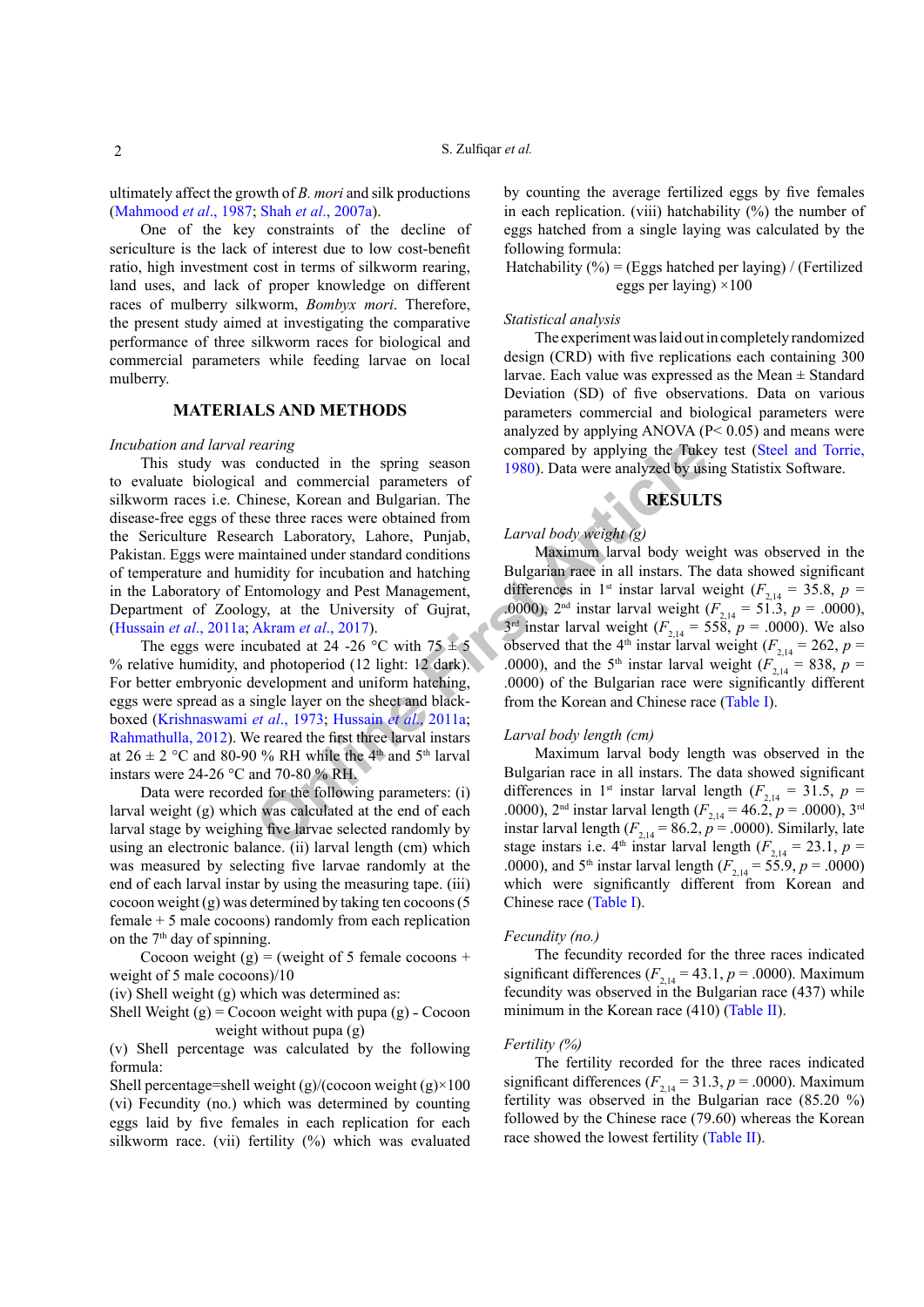| Silkworm race      | Instars                  |                                                                       |                         |                         |                         |  |  |
|--------------------|--------------------------|-----------------------------------------------------------------------|-------------------------|-------------------------|-------------------------|--|--|
|                    | 1 <sup>st</sup>          | 2 <sup>nd</sup>                                                       | 3 <sup>rd</sup>         | 4 <sup>th</sup>         | 5 <sup>th</sup>         |  |  |
| Larval weight (g)  |                          |                                                                       |                         |                         |                         |  |  |
| Bulgarian          | $0.076^a \pm 0.01$       | $0.54^a \pm 0.03$                                                     | $3.14^a \pm 0.05$       | $4.29^a \pm 0.02$       | $6.23^a \pm 0.05$       |  |  |
| Chinese            | $0.072^b \pm 0.01$       | $0.47^{\rm b} \pm 0.03$                                               | $2.96^b \pm 0.06$       | $3.94^b \pm 0.04$       | $5.74^b \pm 0.06$       |  |  |
| Korean             | $0.065^{\circ} \pm 0.01$ | $0.44^{\circ} \pm 0.02$                                               | $2.84^{\circ} \pm 0.04$ | $3.84^{\circ} \pm 0.02$ | $4.94^{\circ} \pm 0.04$ |  |  |
| Larval length (cm) |                          |                                                                       |                         |                         |                         |  |  |
| Bulgarian          | $0.75^{\circ} \pm 0.02$  | $1.48^a \pm 0.01$                                                     | $2.69^a \pm 0.02$       | $3.84^a \pm 0.02$       | $5.72^{\circ} \pm 0.07$ |  |  |
| Chinese            | $0.72^b \pm 0.01$        | $0.42^b \pm 0.01$                                                     | $2.57^{\circ} \pm 0.01$ | $3.78^b \pm 0.02$       | $5.56^b \pm 0.04$       |  |  |
| Korean             | $0.69^{\circ} \pm 0.01$  | $0.39^{\circ}$ = 0.01                                                 | $2.49^{\circ} \pm 0.02$ | $3.74^b \pm 0.02$       | $5.47^{\circ} \pm 0.02$ |  |  |
|                    |                          | Means not sharing a letter (superscript) are significantly different. |                         |                         |                         |  |  |

<span id="page-2-0"></span>**Table I. Larval body weight (Mean ± SD) of different races reared on local mulberry under controlled conditions.**

<span id="page-2-1"></span>

|  | $\cdots$ recommonly, recommonly, where             |  | $\ldots$ |
|--|----------------------------------------------------|--|----------|
|  | (Mean±SD) of silkworm races fed on local mulberry. |  |          |

|                                                                                                                        | Means not sharing a letter (superscript) are significantly different. |                          |                                                                                                                             |           |                                                                                              |                    |  |
|------------------------------------------------------------------------------------------------------------------------|-----------------------------------------------------------------------|--------------------------|-----------------------------------------------------------------------------------------------------------------------------|-----------|----------------------------------------------------------------------------------------------|--------------------|--|
|                                                                                                                        | (Mean±SD) of silkworm races fed on local mulberry.                    |                          | Table II. Fecundity, Fertility, and Hatchability                                                                            |           | Table III. Cocoon weight, co<br>cocoon shell percentage (Mean<br>reared on local mulberry.   |                    |  |
| races                                                                                                                  | Silkworm Fecundity (no.) Fertility (%)                                |                          | <b>Hatchability</b><br>$(\%)$                                                                                               | Silkworm  | <b>Cocoon weight Shell</b>                                                                   |                    |  |
|                                                                                                                        | Bulgarian $437.00^a \pm 2.07$                                         | $85.20^{\circ} \pm 3.12$ | $84.40^a \pm 1.31$                                                                                                          | races     | (g)                                                                                          | (g)                |  |
| Chinese                                                                                                                | $425.40^{\circ} \pm 3.67$                                             | $79.60^{\rm b} \pm 2.51$ | $77.00^{\circ} \pm 3.27$                                                                                                    | Bulgarian | $1.317^{\circ} \pm 0.001$                                                                    | $0.246^{\circ}$    |  |
| Korean                                                                                                                 | $410.00^{\circ}$ ± 4.58                                               | $75.00^{\circ} \pm 2.43$ | $74.20^{\circ} \pm 2.62$                                                                                                    | Chinese   | $1.256^b \pm 0.002$                                                                          | 0.203 <sup>b</sup> |  |
|                                                                                                                        | Means not sharing a letter (superscript) are significantly different. |                          |                                                                                                                             | Korean    | $1.238^{\circ} \pm 0.002$                                                                    | 0.194c             |  |
|                                                                                                                        |                                                                       |                          |                                                                                                                             |           | Means not sharing a letter (superscript) an                                                  |                    |  |
| Hatchability (%)                                                                                                       |                                                                       |                          | The hatchability recorded for the three races indicated<br>significant differences ( $F_{2,14}$ = 55.5, p = .0000). Maximum |           | Cocoon shell percentage<br>The cocoon shell percentage<br>races indicated significant differ |                    |  |
| hatchability was observed in the Bulgarian race $(84.40\%)$<br>whereas the lowest hatchability was found in the Korean |                                                                       |                          |                                                                                                                             |           | .0000). The Bulgarian race $(19.0)$                                                          |                    |  |
| race (69.00 %) (Table II).                                                                                             |                                                                       |                          |                                                                                                                             |           | cocoon shell percentage whereas<br>race $(15.84\%)$ . Results showed                         |                    |  |
| Cocoon weight $(g)$                                                                                                    |                                                                       |                          |                                                                                                                             |           | mean cocoon shell percentage (Ta                                                             |                    |  |
|                                                                                                                        |                                                                       |                          | The cocoon weight $(g)$ recorded for the three races<br>indicated significant differences $(F = 1628 - 0000)$               |           |                                                                                              |                    |  |

#### *Hatchability (%)*

# *Cocoon weight (g)*

The cocoon weight (g) recorded for the three races indicated significant differences  $(F_{2,12} = 1628, p = .0000)$ . Cocoon weight (g) recorded after spinning of *B. mori* larvae fed on mulberry leaves showed a significantly different ( $P \le$ 0.05). Bulgarian race larvae (1.310 g) recorded maximum cocoon weight whereas Korean and Chinese races showed statistically non-significant differences in cocoon weight between them [\(Table III\)](#page-2-2).

#### *Cocoon shell weight (g)*

The cocoon shell weight (g) recorded for the three races indicated significant differences ( $F_{2,12}$ = 690, *p* = .0000). The results showed that significant differences exist. The Bulgarian race yielded maximum shell weight (0.250 g) whereas Korean and Chinese races showed statistically non-significant differences in shell weight [\(Table III\)](#page-2-2).

<span id="page-2-2"></span>**Table III. Cocoon weight, cocoon shell weight, and cocoon shell percentage (Mean±SD) of different races reared on local mulberry.** 

| races                                                                 | Silkworm Cocoon weight Shell weight<br>(g)                                            | (g)                                                                          | Cocoon shell % |  |  |
|-----------------------------------------------------------------------|---------------------------------------------------------------------------------------|------------------------------------------------------------------------------|----------------|--|--|
| Bulgarian                                                             | $1.317^{\text{a}} \pm 0.001$ $0.246^{\text{a}} \pm 0.002$ $18.73^{\text{a}} \pm 0.07$ |                                                                              |                |  |  |
| Chinese                                                               |                                                                                       | $1.256^{\circ} \pm 0.002$ $0.203^{\circ} \pm 0.003$ $16.20^{\circ} \pm 0.06$ |                |  |  |
| Korean                                                                |                                                                                       | $1.238^{\circ} \pm 0.002$ $0.194^{\circ} \pm 0.003$ $15.66^{\circ} \pm 0.04$ |                |  |  |
| Means not sharing a letter (superscript) are significantly different. |                                                                                       |                                                                              |                |  |  |

# *Cocoon shell percentage*

The cocoon shell percentage calculated for the three races indicated significant differences ( $F_{2,12} = 481$ ,  $p =$ .0000). The Bulgarian race (19.09 %) recorded maximum cocoon shell percentage whereas minimum in the Korean race (15.84 %). Results showed significant differences in mean cocoon shell percentage ([Table III](#page-2-2)).

# **DISCUSSION**

Our study evaluated three silkworm races fed on local mulberry against their biological (fecundity, fertility, and hatchability) and commercial parameters (cocoon weight, shell weight, and shell percentage). Specific silkworm strains and mulberry varieties contribute to the larval growth and silkworm development ultimately enhancing cocoon production under standard conditions of silkworm rearing ([Mahmood](#page-4-7) *et al*., 1987; [Hussain](#page-3-3) *et al*., 2010, [2011b](#page-3-4); [Bhattacharyya](#page-3-10) *et al*., 2016; [Kanwal](#page-3-6) *et al*., 2018, [2019\)](#page-3-11).

Our three races exhibited significant variations in the parameters under study  $(P<0.05)$ . This indicated the variable potential of these races to exploit the mulberry leaves under prevailing rearing conditions. The silkworm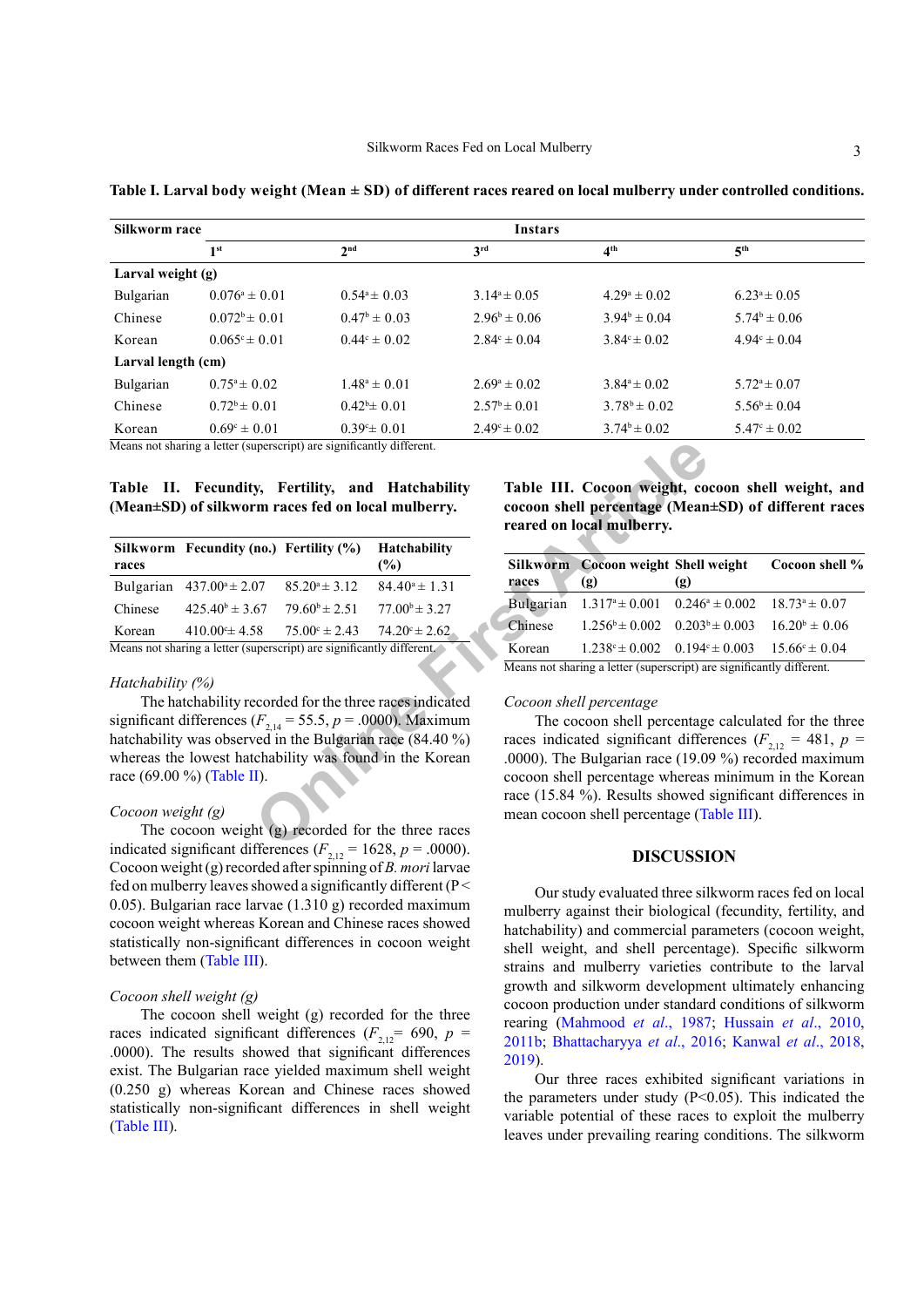races perform differently when fed mulberry leaves of different verities. This may be attributed to the variations in mulberry leaf quantity, quality, and variety affect the production of silk [\(Zannoon](#page-4-11) *et al*., 2008). Earlier studies showed that the Chinese race when fed with the leaves of Husang China mulberry variety exhibited the best performance (Shah *et al*[., 2007a](#page-4-8)).

We recorded significant differences in the larval length and larval weight in all instars among three silkworm races. Larval length varies in different races and depends mainly on the mulberry varieties and rearing conditions [\(Rahmathulla, 2012;](#page-4-4) [Kanwal](#page-3-6) *et al*., 2018). Larval size showed significant variations (P < 0.05) of three *B. mori*  races when reared on mulberry varieties ([Hussain](#page-3-4) *et al*., [2011a;](#page-3-4) [Kanwal](#page-3-6) *et al*., 2018). Earlier studies reported a significant interaction between mulberry varieties and *B. mori* races for larval length, larval weight, and cocoon shell ratio [\(Mahmood](#page-4-7) *et al*., 1987; Shah *et al*., 2007b; Hussain *et al*[., 2011c;](#page-3-7) Kanwal *et al*., 2018; Kaviraj *et al*., 2021).

2018). Earl[i](#page-4-12)er studies reported a<br>
between mulberry varieties and *B*.<br>
Bajwa, G.A., and Khan, M.A<br>
rtal, 2018). Hans et al., 2007b; Hussain foliage in Peshawar, Pak<br>
rtal, 2018; Shah et al., 2021).<br> **SI**<br> **[F](#page-4-7)**ickle in the The studies have revealed that mature larval weight, single cocoon weight, shell weight, and shell percentage were greatly influenced by the nutritive value of different varieties of mulberry leaves (Mahmood *et al*., 1987; Shah *et al*[., 2007a](#page-4-8), [b;](#page-4-12) Kanwal *et al*., 2018). However, the silkworm race contributes 4.20 % (Shah *et al*., 2007b) to silkworm productivity. Different species of mulberry may have compositional differences and might lead to varying effects on *B. mori* growth and silk productions (Mahmood *et al*[., 1987](#page-4-7); Hussain *et al*., 2011c; Kanwal *et al*., 2018). In another study, the results showed the significant variations of silkworms when reared on different mulberry species [\(Alipanah](#page-3-12) *et al*., 2020).

Our study showed that the Bulgarian race has the potential to perform well when fed on local mulberry. The seed of this race may be provided to the silkworm rearers having sufficient naturaly growing local mulberry plantations. However, the Bulgarian race showed better results as compared to the other two races for cocoon production and biological parameters. We suggest popularizing sericulture in Pakistan depends on the utilization of local mulberry resources and improving silk seed by conducting trials for developing hybrid silk seed.

### *Statement of conflict of interest*

The authors have declared no conflict of interest.

### <span id="page-3-11"></span><span id="page-3-6"></span>**REFERENCES**

<span id="page-3-8"></span>Akram, S., Khan, S.A., Fakhar-un-Nisa, Hussain, M., Kanwal, M., and Zafar, F., 2017. Impact of cholecalciferol (D3) supplementation on biology and cocoon yield of silkworm, *Bombyx mori* L.

*Asian J. Agric. Biol*., **5**: 214-220.

- <span id="page-3-12"></span>Alipanah, M., Abedian, Z., Nasiri, A., and Sarjamei, F., 2020. Nutritional effects of three mulberry varieties on silkworms in torbat heydarieh. *Psyche. J. Ent*., **2020**: 6483427. [https://doi.](https://doi.org/10.1155/2020/6483427) [org/10.1155/2020/6483427](https://doi.org/10.1155/2020/6483427)
- <span id="page-3-9"></span>Ammara, M., Majid, S.A., Asia, B., Aneela, U., and Sidra, Q., 2018. Morphological diversity of *Morus*  spp. (Mulberry accessions) grown in Muzaffarabad, Azad Jammu and Kashmir, Pakistan. *Bol. Latinoam. Carib. Pl. Med. Arom.*, **17**: 363-371.
- <span id="page-3-2"></span>Ashfaq, M., Nadeem, M.K., and Nadeem, S., 2001. Impact of mulberry varieties and various alternate hosts on the development of *Bombyx mori* L. and silk yield. *South Pac. Study*, **21**: 61-64.
- <span id="page-3-0"></span>Bajwa, G.A., and Khan, M.A., 2015. Management of macro-and micro nutrients in soil and mulberry foliage in Peshawar, Pakistan. *Sarhad J. Agric*., **31**: 151-158. [https://doi.org/10.17582/journal.](https://doi.org/10.17582/journal.sja/2015/31.3.151.158) sja/2015/31.3.151.158
- <span id="page-3-10"></span>Bhattacharyya, P., Jha, S., Mandal, P., and Ghosh, A., 2016. Artificial diet based silkworm rearing system: A review. *Int. J. Pure Appl. Biosci*., **4**: 114-122. <https://doi.org/10.18782/2320-7051.2402>
- <span id="page-3-7"></span><span id="page-3-5"></span><span id="page-3-4"></span><span id="page-3-3"></span><span id="page-3-1"></span>Hanjra, M.A., Ahmad, M., Mansoor-u-Hasan, and Ali, J., 1995. Sericulture as cottage industry: A socioeconomic evaluation. *Pak. Entomol*., **17**: 90-93.
	- Hussain, M., Khan, S.A., and Aslam, M., 2010. Evaluation of genetic potential of inbred pure lines of silkworm for breeding and cocoon production in Pakistan. *Afr. J. Fd. Sci*., **4**: 300-302.
	- Hussain, M., Khan, S.A., and Naeem, M., 2011a. Effect of relative humidity on factors of seed cocoon production in some inbred silkworm (*Bombyx mori*) lines. *Int. J. Agric. Biol*., **13**: 57-60.
	- Hussain, M., Khan, S.A., Naeem, M., and Nasir, M.F., 2011b. Effect of rearing temperature and humidity on fecundity and fertility of silkworm, *Bombyx mori* L. (Lepidoptera: Bombycidae). *Pakistan J. Zool*., **43**: 979-985.
	- Hussain, M., Naeem, M., Khan, S.A., Bhatti, M.F., and Munawar, M., 2011c. Studies on the influence of temperature and humidity on biological traits of silkworm (*Bombyx mori* L.; Bombycidae). *Afr. J. Biotechnol*., **10**: 12368-12375.
	- Kanwal, M., Hussain, M., Abbas, Z., Khan, S.A., and Zafar, F., 2018. Yield performance of Bulgarian race of silkworm fed on local mulberry supplemented with vitamins and amino acids. *Biologia (Pakistan),* **64**: 45-53.
	- Kanwal, M., Younus, W., and Hussain, M., 2019. An insight into genomics of mulberry silkworm. *Sci.*